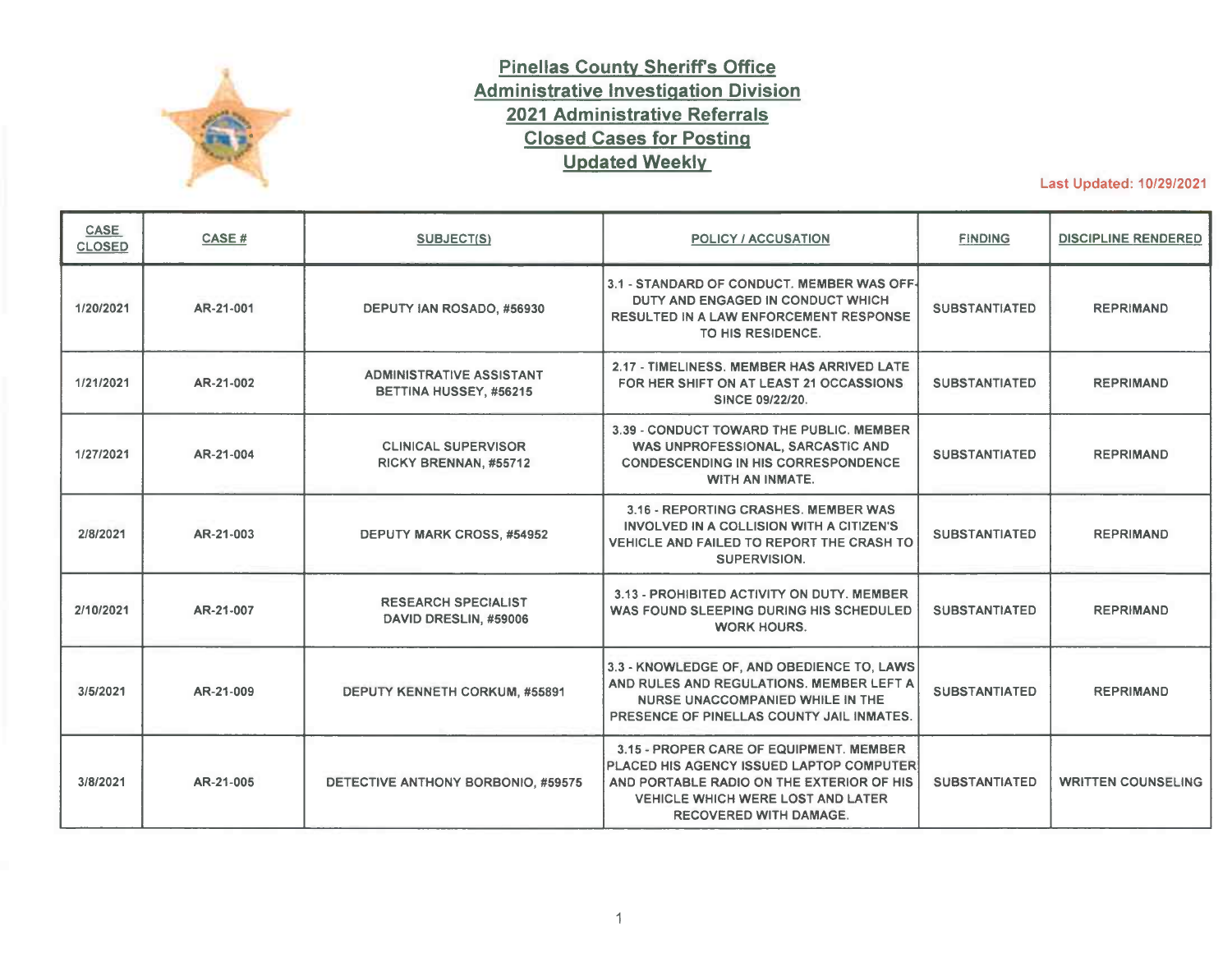| <b>CASE</b><br><b>CLOSED</b> | CASE #    | SUBJECT(S)                                                                   | <b>POLICY / ACCUSATION</b>                                                                                                                                                                     | <b>FINDING</b>       | <b>DISCIPLINE RENDERED</b> |
|------------------------------|-----------|------------------------------------------------------------------------------|------------------------------------------------------------------------------------------------------------------------------------------------------------------------------------------------|----------------------|----------------------------|
| 3/9/2021                     | AR-21-006 | DEPUTY CHRISTOPHER VOYER, #59057                                             | 3.4(D) - PERFORMANCE OF DUTY. WHILE<br>INSTRUCTING THE MEMBER FAILED TO VERIFY A<br>TRAINING ANTENDEE WAS PROVIDED CORRECT<br>AMMUNITION. USE RESULTED IN DAMAGE TO<br><b>AGENCY PROPERTY.</b> | <b>SUBSTANTIATED</b> | <b>REPRIMAND</b>           |
| 3/9/2021                     | AR-21-008 | <b>CHILD PROTECTION INVESTIGATOR</b><br>NICOLE STANLEY, #60105               | 3.4(D) - PERFORMANCE OF DUTY. MEMBER<br><b>FAILED TO COMPLETE CASE RELATED</b><br><b>DOCUMENTATION WITHIN TIMEFRAMES</b><br><b>ESTABLISHED BY POLICY.</b>                                      | <b>SUBSTANTIATED</b> | <b>REPRIMAND</b>           |
| 3/12/2021                    | AR-21-010 | <b>FAMILY SUPPORT SERVICES WORKER DEANNA</b><br><b>HOBSON, #60178</b>        | 3.3 - KNOWLEDGE OF, AND OBEDIENCE TO, LAWS<br>AND RULES AND REGULATIONS. MEMBER<br><b>CONDUCTED AN UNAUTHORIZED COMPUTER</b><br>INQUIRY.                                                       | <b>SUBSTANTIATED</b> | <b>WRITTEN COUNSELING</b>  |
| 3/15/2021                    | AR-21-016 | <b>CORPORAL GILBERTO PEREZ, #57156</b>                                       | 3.3 - KNOWLEDGE OF, AND OBEDIENCE TO, LAWS<br>AND RULES AND REGULATIONS. MEMBER<br><b>ACCIDENTALLY DISCHARGED HIS ELECTRONIC</b><br><b>CONTROL WEAPON.</b>                                     | <b>SUBSTANTIATED</b> | <b>WRITTEN COUNSELING</b>  |
| 3/22/2021                    | AR-21-015 | DEPUTY JOSEPH ROBINSON, #58520                                               | 2.17 - TIMELINESS, MEMBER HAS ARRIVED LATE<br>FOR HIS SHIFT ON SIX OCCASIONS SINCE 10/15/20                                                                                                    | <b>SUBSTANTIATED</b> | <b>REPRIMAND</b>           |
| 3/25/2021                    | AR-21-014 | DEPUTY JAMES WILHELM, #56466                                                 | 3.3 - KNOWLEDGE OF, AND OBEDIENCE TO, LAWS<br>AND RULES AND REGULATIONS. MEMBER<br><b>ACCIDENTALLY DISCHARGED HIS ELECTRONIC</b><br><b>CONTROL WEAPON.</b>                                     | <b>SUBSTANTIATED</b> | <b>WRITTEN COUNSELING</b>  |
| 3/26/2021                    | AR-21-013 | <b>LICENSED PRACTICAL NURSE</b><br>JANIS MCKIEL, #59672                      | 3.4(D) - PERFORMANCE OF DUTY. MEMBER<br><b>FAILED TO RESPOND TO AN INMATE MEDICAL</b><br><b>COMPLAINT REPORTED BY A DETENTION</b><br>DEPUTY.                                                   | <b>SUBSTANTIATED</b> | <b>REPRIMAND</b>           |
| 3/29/2021                    | AR-21-017 | <b>CORPORAL SHAWN BRINSON, #58505</b><br><b>DEPUTY EUGENE SNITKO, #58643</b> | 3.31(D) - FAILING TO SUBMIT PROPERLY WRITTEN<br>REPORTS. MEMBERS FAILED TO DOCUMENT<br>THEIR INVOLVEMENT IN AN INCIDENT WITH AN<br><b>INMATE.</b>                                              | <b>SUBSTANTIATED</b> | <b>REPRIMAND</b>           |
| 3/31/2021                    | AR-21-018 | DETECTIVE DENNIS CURTIN, #58373                                              | 3.15 - PROPER CARE OF EQUIPMENT. MEMBER<br><b>LOST HIS AGENCY ISSUED ELECTRONIC</b><br><b>CONTROL WEAPON.</b>                                                                                  | <b>SUBSTANTIATED</b> | <b>WRITTEN COUNSELING</b>  |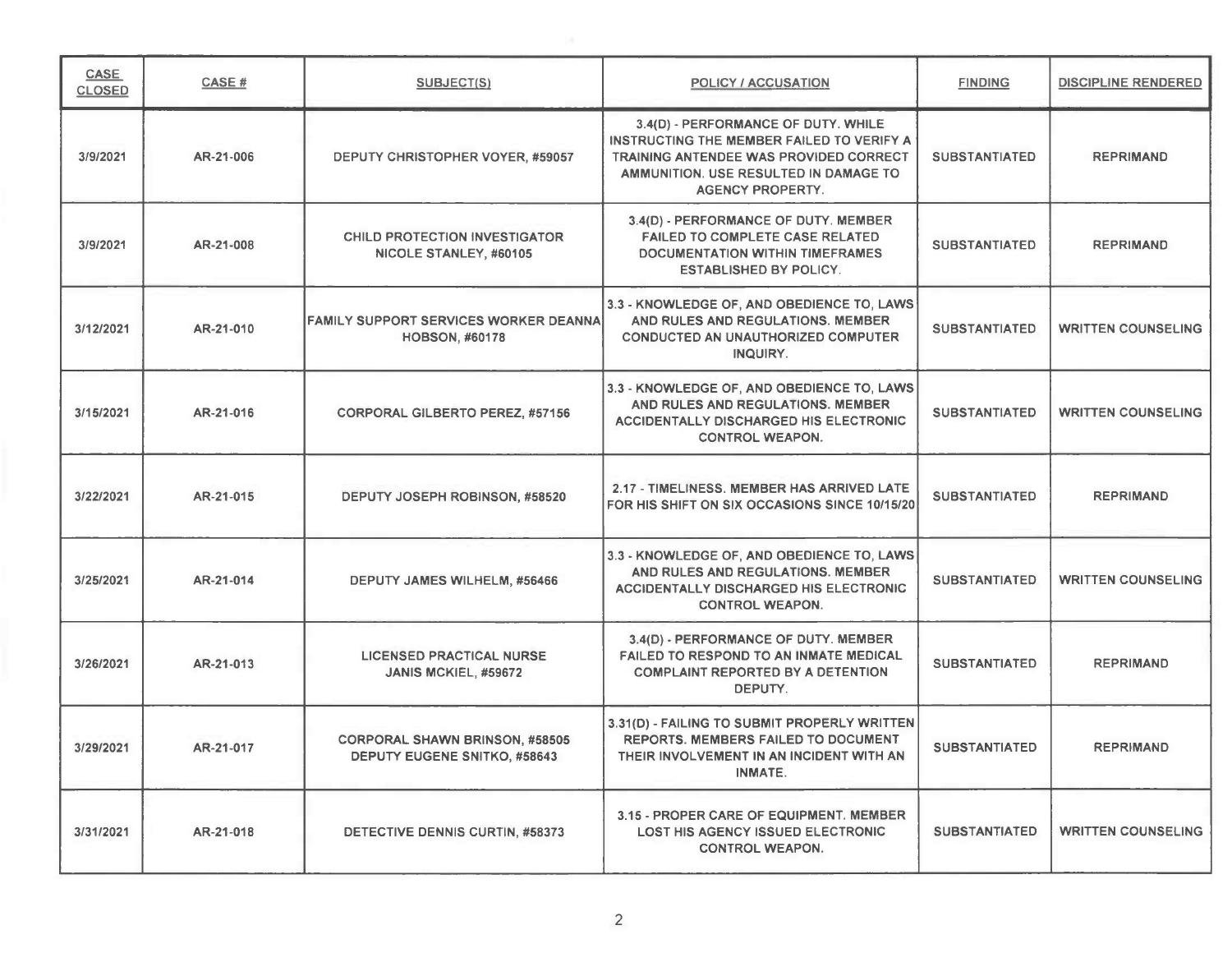| <b>CASE</b><br><b>CLOSED</b> | CASE#     | <b>SUBJECT(S)</b>                                                     | <b>POLICY / ACCUSATION</b>                                                                                                                                                                 | <b>FINDING</b>       | <b>DISCIPLINE RENDERED</b> |
|------------------------------|-----------|-----------------------------------------------------------------------|--------------------------------------------------------------------------------------------------------------------------------------------------------------------------------------------|----------------------|----------------------------|
| 4/1/2021                     | AR-21-012 | <b>LICENSED PRACTICAL NURSE</b><br>REGINALD JOSEPH, #58131            | 3.4(D) - PERFORMANCE OF DUTY. MEMBER<br><b>FAILED TO FOLLOW ESTABLISHED PROCEDURES</b><br>WHILE ADDRESSING A PATIENT'S MEDICAL<br><b>COMPLAINT.</b>                                        | <b>SUBSTANTIATED</b> | <b>WRITTEN COUNSELING</b>  |
| 4/29/2021                    | AR-21-023 | <b>CORPORAL THOMAS CASSIDY, #58636</b><br>DEPUTY HUNTER STOUT, #60156 | 3.4(D) - PERFORMANCE OF DUTY. MEMBERS DID<br>NOT AUTHOR A WRITTEN REPORT OR NOTIFY<br>CHAIN OF COMMAND OF INMATE FIGHT.                                                                    | <b>SUBSTANTIATED</b> | <b>REPRIMAND</b>           |
| 5/3/2021                     | AR-21-019 | <b>LICENSED PRACTICAL NURSE</b><br>ALANNA SPINACI, #60378             | 3.39 - CONDUCT TOWARD THE PUBLIC. MEMBER<br>ENGAGED IN A VERBAL ARGUMENT WITH AN<br>INMATE AND CALLED THE INMATE A PROFANE<br>NAME.                                                        | <b>SUBSTANTIATED</b> | <b>WRITTEN COUNSELING</b>  |
| 5/3/2021                     | AR-21-022 | DEPUTY HERBERT PORRATA, #60304                                        | 3.3 - KNOWLEDGE OF, AND OBEDIENCE TO, LAWS<br>AND RULES AND REGULATIONS. MEMBER<br>ACCIDENTALLY DISCHARGED HIS ELECTRONIC<br><b>CONTROL WEAPON.</b>                                        | <b>SUBSTANTIATED</b> | <b>WRITTEN COUNSELING</b>  |
| 5/13/2021                    | AR-21-011 | <b>LICENSED PRACTICAL NURSE</b><br>JANE DESANTO, #56255               | 3.4(D) - PERFORMANCE OF DUTY. MEMBER<br>ALLOWED AN INMATE COMPLAINANING OF A<br><b>MEDICAL CONCERN TO REMAIN IN THEIR</b><br><b>CURRENT HOUSING.</b>                                       | <b>SUBSTANTIATED</b> | <b>WRITTEN COUNSELING</b>  |
| 5/14/2021                    | AR-21-020 | SERGEANT JAMES ARNTZ, #55450                                          | 3.31(F) - FAILURE TO PROPERLY SUPERVISE.<br><b>MEMBER FAILED TO PROPERLY SUPERVISE A</b><br>SUBORDINATE MEMBER WHO ENGAGED IN THE<br>PURSUIT OF A VEHICLE.                                 | <b>SUBSTANTIATED</b> | <b>REPRIMAND</b>           |
| 5/17/2021                    | AR-21-025 | DEPUTY CARLOS PURCHADES, #60154                                       | 3.15 - PROPER CARE OF EQUIPMENT. MEMBER<br><b>FAILED TO SECURE HIS PERSONALLY OWNED</b><br>VEHICLE, RESULTING IN THE THEFT OF HIS<br><b>AGENCY CREDENTIALS.</b>                            | <b>SUBSTANTIATED</b> | <b>WRITTEN COUNSELING</b>  |
| 5/25/2021                    | AR-21-021 | <b>DEPUTY JONATHAN MCMANIS, #56128</b>                                | 3.1 - STANDARD OF CONDUCT. MEMBER MADE<br>INAPPROPRIATE COMMENTS WHILE ATTENDING<br><b>TRAINING.</b>                                                                                       | <b>SUBSTANTIATED</b> | <b>REPRIMAND</b>           |
| 6/1/2021                     | AR-21-028 | SERGEANT JAMES BRUECHNER, #54400                                      | 3.31(F) - FAILURE TO PROPERLY SUPERVISE.<br>MEMBER FAILED TO PROPERLY SUPERVISE A<br>SUBORDINATE MEMBER, WHICH RESULTED IN A<br><b>CRIMINAL INVESTIGATION BEING HANDLED</b><br>IMPROPERLY. | <b>SUBSTANTIATED</b> | <b>REPRIMAND</b>           |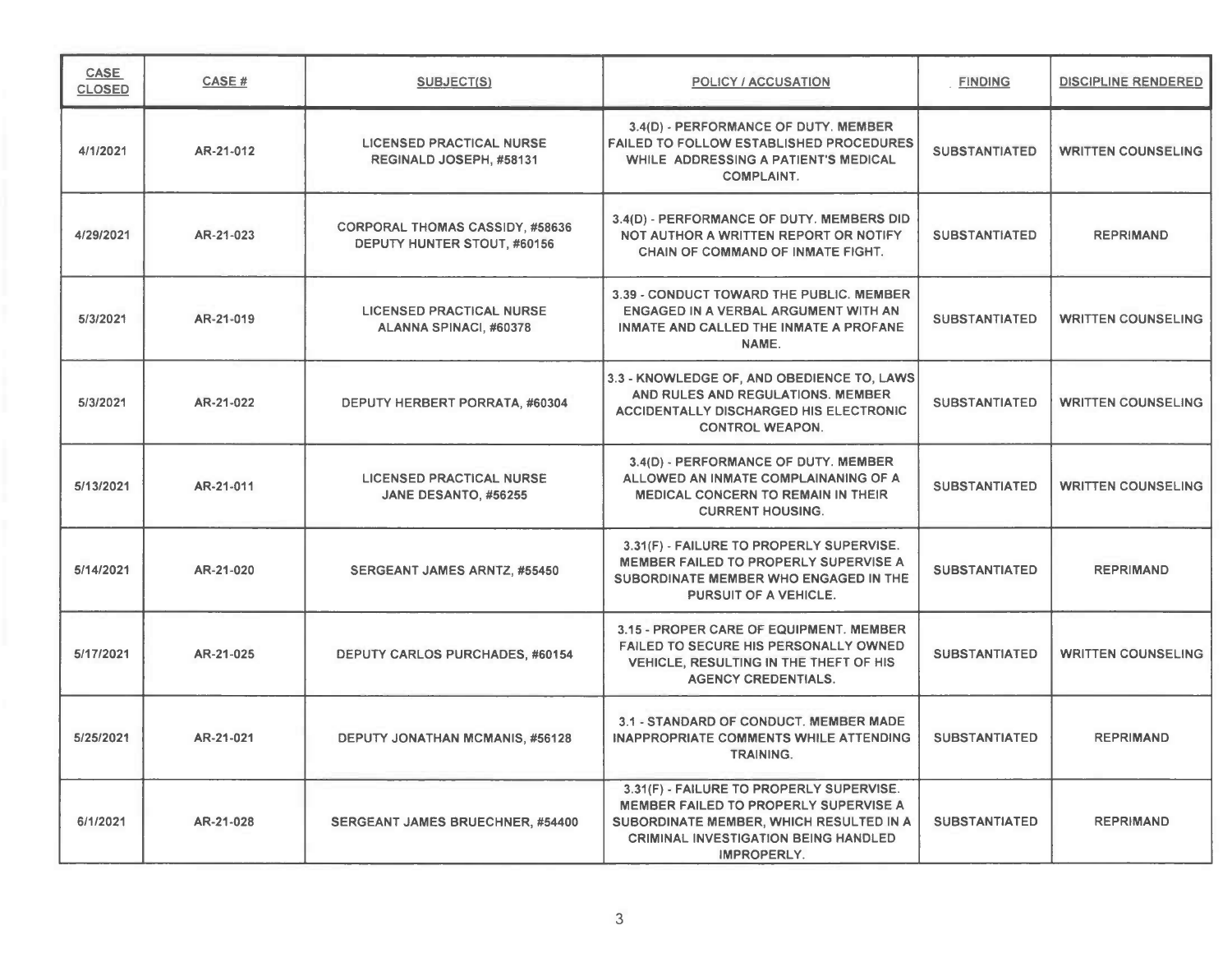| <b>CASE</b><br><b>CLOSED</b> | CASE#     | <b>SUBJECT(S)</b>                                                    | POLICY / ACCUSATION                                                                                                                                                  | <b>FINDING</b>       | <b>DISCIPLINE RENDERED</b> |
|------------------------------|-----------|----------------------------------------------------------------------|----------------------------------------------------------------------------------------------------------------------------------------------------------------------|----------------------|----------------------------|
| 6/2/2021                     | AR-21-029 | JUVENILE ELECTRONIC MONITORING<br>SPECIALIST PAUL HICKS, #56223      | 3.4(D) - PERFORMANCE OF DUTY. MEMBER WAS<br>SARCASTIC AND DEFIANT TOWARD AN<br>ASSISTANT STATE ATTORNEY DURING TRIAL<br>PREPARATIONS.                                | <b>SUBSTANTIATED</b> | <b>WRITTEN COUNSELING</b>  |
| 6/2/2021                     | AR-21-030 | <b>CORPORAL KEVIN FEY, #58326</b>                                    | 3.3 - KNOWLEDGE OF, AND OBEDIENCE TO, LAWS<br>AND RULES AND REGULATIONS. MEMBER<br><b>ACCIDENTALLY DISCHARGED HIS ELECTRONIC</b><br><b>CONTROL WEAPON.</b>           | <b>SUBSTANTIATED</b> | <b>WRITTEN COUNSELING</b>  |
| 6/4/2021                     | AR-21-024 | <b>DEPUTY NICHOLAS VEGA, #59647</b>                                  | 3.15 - PROPER CARE OF EQUIPMENT. MEMBER<br>LEFT HIS AGENCY ISSUED RIFLE UNSECURED IN<br>THE PASSENGER COMPARTMENT OF HIS<br><b>VEHICLE, WHICH WAS UNLOCKED.</b>      | <b>SUBSTANTIATED</b> | <b>REPRIMAND</b>           |
| 6/8/2021                     | AR-21-027 | <b>PROBATION SUPERVISOR</b><br><b>DESIREE BRITT-ANDERSON, #57446</b> | 3.4(D) - PERFORMANCE OF DUTY. MEMBER<br>FAILED TO TAKE FOLLOW-UP ACTION OR NOTIFY<br>HER SUPERVISION OF AN OVERSIGHT ERROR<br><b>DISCOVERED DURING A CASE AUDIT.</b> | <b>SUBSTANTIATED</b> | <b>REPRIMAND</b>           |
| 6/1/2021                     | AR-21-026 | <b>DEPUTY CLAY SAUNDERS, #55790</b>                                  | 3.19 - CARE, CUSTODY, AND CONTROL OF<br>PROPERTY / EVIDENCE. MEMBER FAILED TO<br>PROPERLY SUBMIT EVIDENCE COLLECTED<br>DURING A VEHICLE BURGLARY INVESTIGATION.      | <b>SUBSTANTIATED</b> | <b>WRITTEN COUNSELING</b>  |
| 6/21/2021                    | AR-21-031 | DEPUTY BRIAN BEELER, #59216                                          | 3.15 - PROPER CARE OF EQUIPMENT, MEMBER<br><b>LOST HIS AGENCY CREDENTIALS AND BUILDING</b><br><b>ACCESS CARD.</b>                                                    | <b>UNFOUNDED</b>     | N/A                        |
| 6/25/2021                    | AR-21-033 | DEPUTY CATHERINE FEDELE, #59038                                      | 3.3 - KNOWLEDGE OF, AND OBEDIENCE TO, LAWS<br>AND RULES AND REGULATIONS. MEMBER<br>ACCIDENTALLY DISCHARGED HER ELECTRONIC<br><b>CONTROL WEAPON.</b>                  | <b>SUBSTANTIATED</b> | <b>WRITTEN COUNSELING</b>  |
| 6/25/2021                    | AR-21-036 | <b>DEPUTY STEPHANIE MANN, #56187</b>                                 | 3.39 - CONDUCT TOWARD THE PUBLIC. MEMBER<br>BEGAN AN UNWANTED, PERSONAL<br><b>CONVERSATION WITH AN INMATE.</b>                                                       | <b>SUBSTANTIATED</b> | <b>REPRIMAND</b>           |
| 6/29/2021                    | AR-21-035 | <b>MEDICAL DIRECTOR KEVIN KYLE, #58893</b>                           | 3.1 - STANDARD OF CONDUCT. MEMBER WAS<br><b>RUDE AND CONDESCENDING TOWARD AN</b><br><b>APPLICANT.</b>                                                                | <b>SUBSTANTIATED</b> | <b>REPRIMAND</b>           |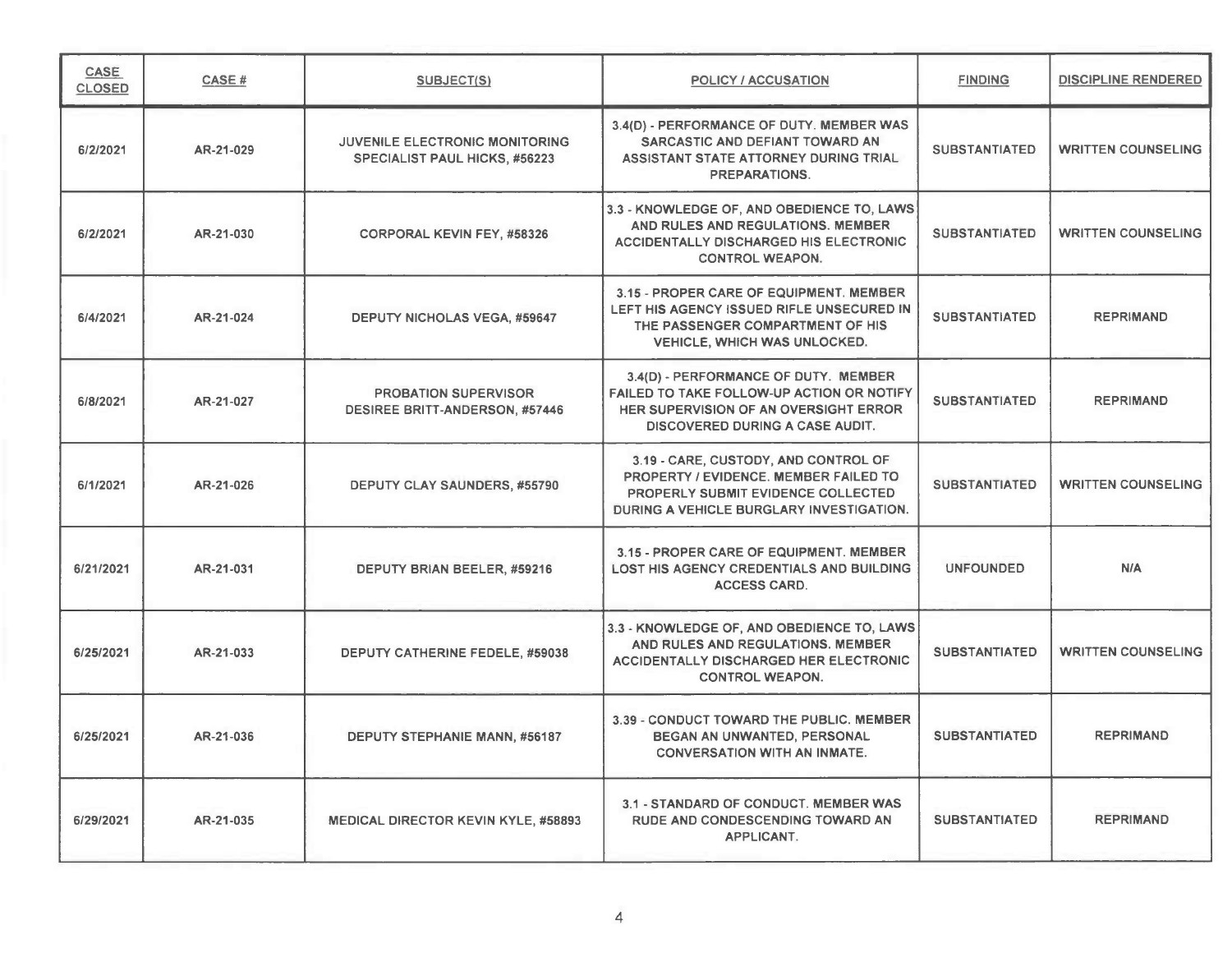| CASE<br><b>CLOSED</b> | CASE#     | <b>SUBJECT(S)</b>                                                                                                                                  | <b>POLICY / ACCUSATION</b>                                                                                                                                                                      | <b>FINDING</b>       | <b>DISCIPLINE RENDERED</b> |
|-----------------------|-----------|----------------------------------------------------------------------------------------------------------------------------------------------------|-------------------------------------------------------------------------------------------------------------------------------------------------------------------------------------------------|----------------------|----------------------------|
| 7/7/2021              | AR-21-032 | <b>INMATE RECORDS SPECIALIST III</b><br>MARLIN RIVERA-PEREZ, #59262                                                                                | 3.4(D) - PERFORMANCE OF DUTY. MEMBER<br><b>FAILED TO VERIFY A COURT ORDERED</b><br><b>CUSTODIAN WAS PRESENT PRIOR TO THE</b><br><b>RELEASE OF AN INMATE.</b>                                    | <b>SUBSTANTIATED</b> | <b>REPRIMAND</b>           |
| 7/12/2021             | AR-21-034 | LIEUTENANT THOMAS MONTGOMERY, #54581<br>LIEUTENANT WILLIAM BYRD, #54118<br>SERGEANT CHAD MCINTYRE, #56081<br><b>SERGEANT LONNIE REDMON, #56592</b> | 3.31(F) - FAILURE TO PROPERLY SUPERVISE.<br><b>MEMBERS TOOK NO SUPERVISORY ACTION TO</b><br>TERMINATE AN UNAUTHORIZED PURSUIT.                                                                  | <b>SUBSTANTIATED</b> | <b>REPRIMAND X4</b>        |
| 8/2/2021              | AR-21-038 | <b>CORPORAL SCOTT COLLINS, #55688</b>                                                                                                              | 3.4(D) - PERFORMANCE OF DUTY. MEMBER<br>ALLOWED A HANDCUFFED JUVENILE TO<br>TEMPORARILY ESCAPE FROM HIS CUSTODY.                                                                                | <b>SUBSTANTIATED</b> | <b>REPRIMAND</b>           |
| 8/9/2021              | AR-21-037 | <b>INMATE RECORDS SPECIALIST III</b><br><b>KAREN KUNZ, #57593</b>                                                                                  | 3.4(D) - PERFORMANCE OF DUTY. MEMBER<br><b>FAILED TO TAKE ACTION ON A TELETYPE</b><br>RELEASING AN OUT OF STATE HOLD ON AN<br>INMATE. THE ERROR RESULTED IN A NINE AND A<br>HALF HOUR OVERSTAY. | <b>SUBSTANTIATED</b> | <b>REPRIMAND</b>           |
| 8/9/2021              | AR-21-040 | <b>INMATE RECORDS SPECIALIST III</b><br>EDITH PATRICK, #58099                                                                                      | 3.4(D) - PERFORMANCE OF DUTY. MEMBER<br>INACCURATELY COMPLETED THE BOOKING<br><b>VERIFICATION PROCESS ON AN INMATE WHICH</b><br><b>RESULTED IN AN ERRONEOUS RELEASE.</b>                        | <b>SUBSTANTIATED</b> | <b>WRITTEN COUNSELING</b>  |
| 8/9/2021              | AR-21-045 | DEPUTY JACK SKIPPER, #59173                                                                                                                        | 3.3 - KNOWLEDGE OF, AND OBEDIENCE TO, LAWS<br>AND RULES AND REGULATIONS. MEMBER<br><b>ACCIDENTALLY DISCHARGED HIS ELECTRONIC</b><br><b>CONTROL WEAPON.</b>                                      | <b>SUBSTANTIATED</b> | <b>WRITTEN COUNSELING</b>  |
| 8/10/2021             | AR-21-041 | INMATE RECORDS SPECIALIST III<br><b>ANTOINETTE GUGLIOTA, #54151</b>                                                                                | 3.4(D) - PERFORMANCE OF DUTY. MEMBER<br><b>FAILED TO RECOGNIZE AN INMATE HAD AN</b><br>ACTIVE PROBABLE CAUSE AFFIDAVIT FOR THEIR<br>ARREST, WHICH RESULTED IN AN ERRONEOUS<br><b>RELEASE.</b>   | <b>SUBSTANTIATED</b> | <b>REPRIMAND</b>           |
| 8/10/2021             | AR-21-044 | <b>CLINICAL SUPERVISOR</b><br>VALERIE PHILLIPS, #58451                                                                                             | 3.4(A) - PERFORMANCE OF DUTY. MEMBER<br><b>REFUSED TO ASSIST DETENTION AND</b><br><b>CORRECTIONS STAFF WITH THE BATHING OF AN</b><br>INMATE.                                                    | <b>SUBSTANTIATED</b> | <b>REPRIMAND</b>           |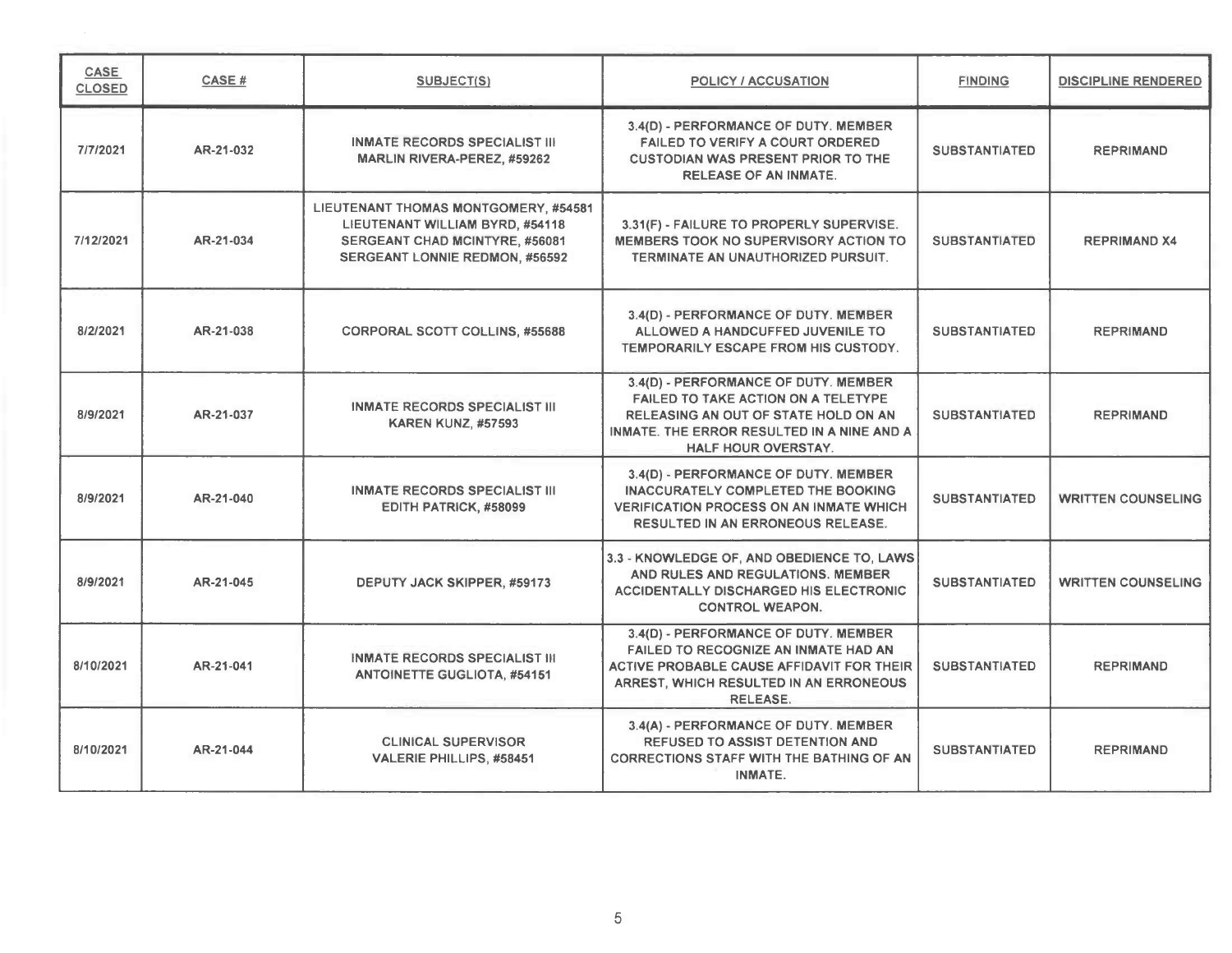| CASE<br><b>CLOSED</b> | CASE#     | SUBJECT(S)                                                | POLICY / ACCUSATION                                                                                                                                                                                                                            | <b>FINDING</b>       | DISCIPLINE RENDERED       |
|-----------------------|-----------|-----------------------------------------------------------|------------------------------------------------------------------------------------------------------------------------------------------------------------------------------------------------------------------------------------------------|----------------------|---------------------------|
| 8/12/2021             | AR-21-042 | SERGEANT JOHN WAUGH, #55220                               | 3.4(D) - PERFORMANCE OF DUTY. MEMBER<br>IMPROPERLY DIRECTED A SUBORDINATE TO<br><b>REFER CRIMINAL CHARGES TO THE STATE</b><br>ATTORNEY'S OFFICE IN LIEU OF A PHYSICAL<br>ARREST, AFTER PROBABLE CAUSE HAD BEEN<br>DEVELOPED FOR CHILD NEGLECT. | <b>SUBSTANTIATED</b> | <b>REPRIMAND</b>          |
| 8/27/2021             | AR-21-047 | DEPUTY LEVI BLAKE, #59881                                 | 3.4(D) - PERFORMANCE OF DUTY. MEMBER<br>FAILED TO APPEAR FOR A VIDEO DEPOSITION<br>FOR WHICH HE WAS SUBPOENAED TO ATTEND.<br>ADDITIONALLY, MEMBER AUTHORED SIX<br><b>REPORTS WHICH CONTAINED CRITICAL ERRORS.</b>                              | <b>SUBSTANTIATED</b> | <b>WRITTEN COUNSELING</b> |
| 8/27/2021             | AR-21-043 | LIEUTENANT RYAN BUCKLEY, #54125                           | 3.4(D) - PERFORMANCE OF DUTY. MEMBER<br>FAILED TO ADEQUATELY STAFF HIS SHIFT<br>DURING A HOLIDAY WEEKEND.                                                                                                                                      | <b>SUBSTANTIATED</b> | <b>REPRIMAND</b>          |
| 9/10/2021             | AR-21-039 | <b>SERGEANT AARON BELCHER, #57109</b>                     | 3.15 - PROPER CARE OF EQUIPMENT. MEMBER'S<br>AGENCY CREDENTIALS WERE EITHER LOST OR<br>STOLEN.                                                                                                                                                 | <b>SUBSTANTIATED</b> | <b>WRITTEN COUNSELING</b> |
| 9/13/2021             | AR-21-048 | <b>FORENSIC SCIENCE SPECIALIST</b><br>LINDA SCIRE, #52760 | 3.19 - CARE, CUSTODY, AND CONTROL OF<br>PROPERTY / EVIDENCE, MEMBER LOST AN ITEM<br>OF EVIDENCE WHICH WAS PART OF A CRIMINAL<br><b>INVESTIGATION.</b>                                                                                          | <b>SUBSTANTIATED</b> | <b>WRITTEN COUNSELING</b> |
| 10/4/2021             | AR-21-049 | DEPUTY JASON ELLIS, #57430                                | 3.4(D) - PERFORMANCE OF DUTY. MEMBER<br><b>FAILED TO USE APPROPRIATE OFFICER SAFETY</b><br>TACTICS WHEN DEALING WITH AN AGGRESSIVE<br>AND UNCOOPERATIVE SUSPECT.                                                                               | <b>SUBSTANTIATED</b> | <b>WRITTEN COUNSELING</b> |
| 10/4/2021             | AR-21-050 | DEPUTY JONATHAN JOYNER, #56971                            | 3.32 - ABUSE OF SICK TIME. MEMBER CALLED<br>OUT SICK AFTER A REQUEST TO UTILIZE<br><b>VACATION TIME WAS DENIED.</b>                                                                                                                            | <b>SUBSTANTIATED</b> | <b>REPRIMAND</b>          |